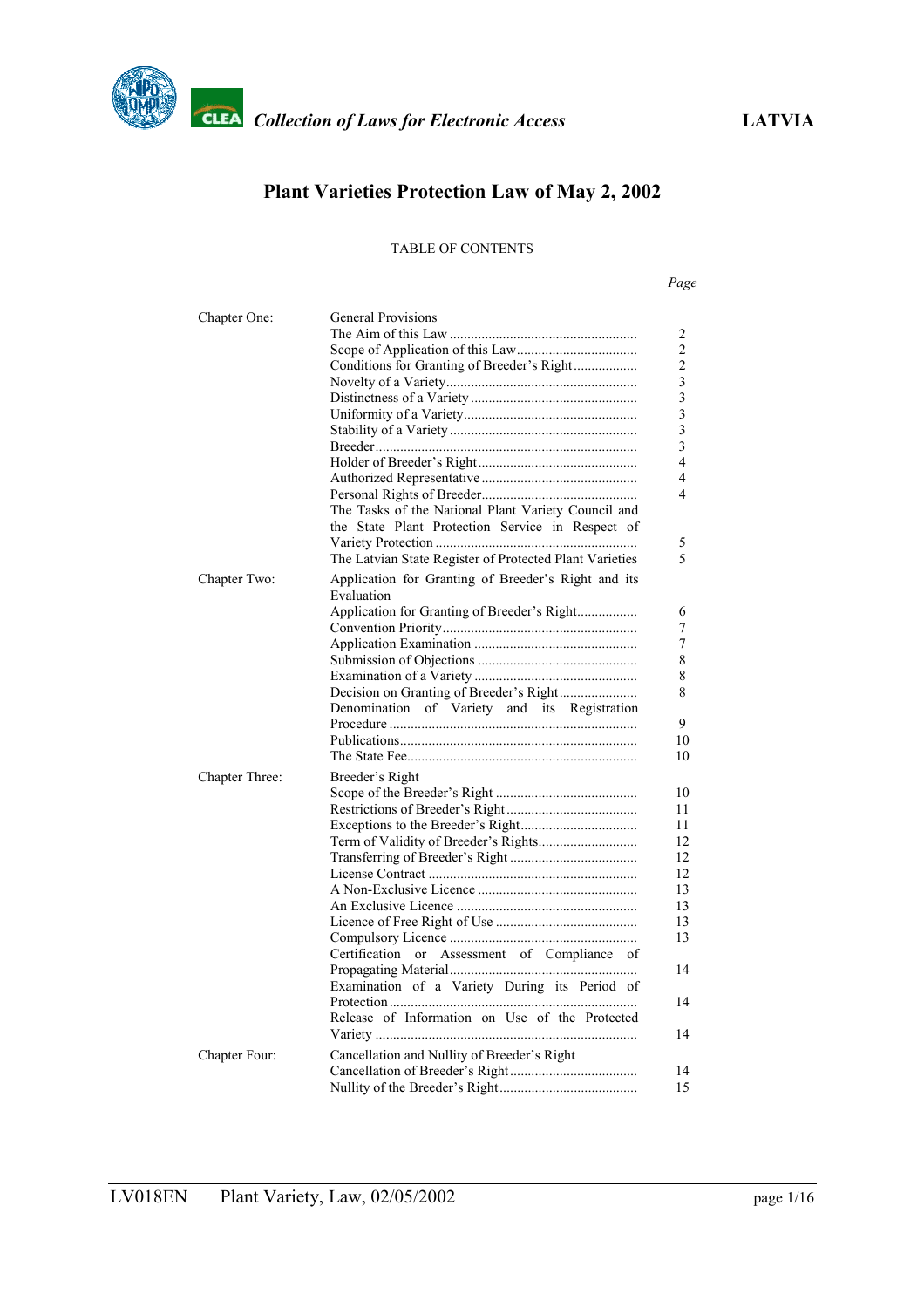

| Chapter Five: | Liability for Violation of the Breeder's Right    |    |
|---------------|---------------------------------------------------|----|
|               | Compensation for Losses Caused as a Result of     |    |
|               |                                                   | 15 |
|               | Compensation for Losses Caused in Connection with |    |
|               |                                                   | 15 |
|               | Liability for Infringement of the Breeder's Right | 16 |
|               |                                                   |    |

Transitional Provision

#### **Chapter One General Provisions**

### <span id="page-1-0"></span>*The Aim of this Law*

**1.** The aim of this Law is to define the procedure for granting of breeder's right and provide the protection of breeder's right.

# <span id="page-1-1"></span>*Scope of Application of this Law*

**2.**—(1) This Law applies to varieties of all plant genera and species (including hybrids).

(2) Variety means a plant grouping within a single botanical taxon of the lowest known rank, which grouping, irrespective of whether the conditions for the grant of a breeder's right are fully met. It can be defined by the expression of the characteristics resulting from a given genotype or combination of genotypes, distinguished from any other plant grouping by the expression of at least one of the said characteristics. Variety is considered as a unit with regard to its suitability for being propagated unchanged.

# <span id="page-1-2"></span>*Conditions for Granting of Breeder's Right*

- **3.**—(1) The breeder's right shall be granted if a variety is:
- 1) new;
- 2) distinct;
- 3) uniform;
- 4) stable.

(2) In order to grant the breeder's right, the variety shall be assigned a denomination in accordance with the provisions of Section 20 of this Law. Breeder or it's authorised representative shall comply with the procedure provided for by this Law. No other conditions shall be proposed to granting of breeder's right.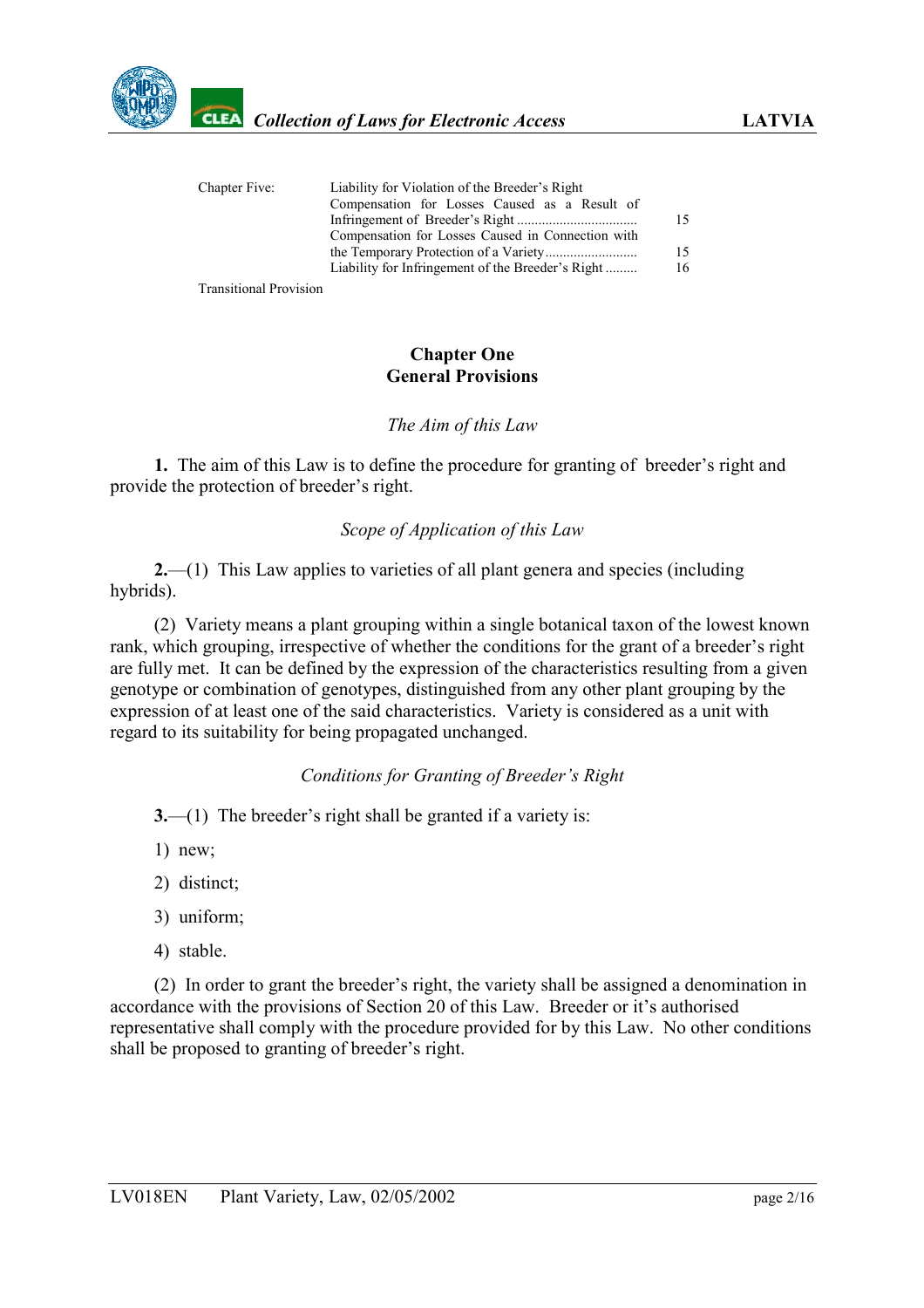# <span id="page-2-0"></span>*Novelty of a Variety*

**4.** A variety shall be deemed to be new if, breeder or it's authorised representative or someone else with his or her consent has not sold, or in any other way transferred the seed, planting material (hereinafter – the propagating material) or harvested material of a variety to a third party for commercial use before the date when an application for the granting of breeder's right (hereinafter – an application) is registered:

1) in Latvia – earlier than one year before the registration of the application;

2) outside of Latvia – earlier than six years before the registration of the application in respect of vines and trees;

3) outside of Latvia – earlier than four years before the registration of the application in respect of other plants which are not referred to in Clause 2) of this Section.

### <span id="page-2-1"></span>*Distinctness of a Variety*

**5.**—(1) A variety shall be deemed to be distinct if it clearly differs from any other variety that has become a matter of common knowledge before the date of registration of the application.

(2) In particular, a variety shall be deemed to be a matter of common knowledge, if the application for granting of breeder's right or the inclusion of a variety in the official catalogue of varieties has been registered in any country and, if after such submission the breeder's right has been granted, or the variety has been included in the official catalogue of varieties. It shall be deemed to be a matter of common knowledge starting from the date when the said application has been registered.

#### <span id="page-2-2"></span>*Uniformity of a Variety*

**6.** A variety shall be deemed to be uniform if plants thereof which have been propagated observing the particular features of the variety propagation are sufficiently uniform in respect of the relevant characteristics of the variety.

#### <span id="page-2-3"></span>*Stability of a Variety*

**7.** A variety shall be deemed to be stable if, after repeated propagation or at the end of each cycle (if a particular cycle of propagation is used) the relevant characteristics of the variety do not differ substantially.

#### <span id="page-2-4"></span>*Breeder*

**8.**—(1) In accordance with this Law, a breeder means:

1) a physical person who has bred, or discovered and developed the relevant variety;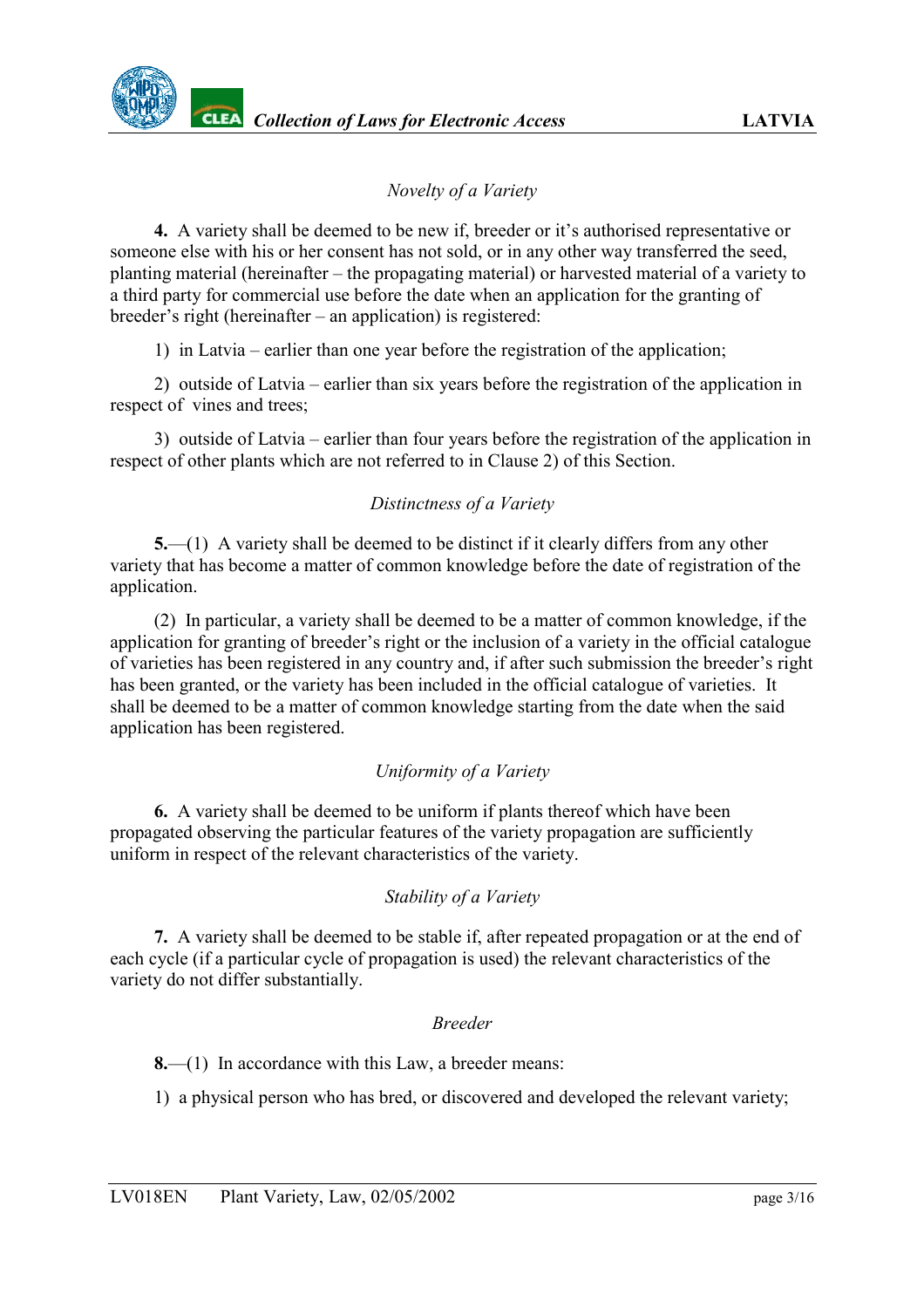2) is the employer of the aforementioned person or a commissioner who has concluded the contract with a person mentioned in Clause 1) of this Section on breeding or discovery and development of the relevant variety; or

3) the successor in title of the persons mentioned in Clause 1) and 2) of this Section.

(2) If a variety has been developed as a result of the joint activities of several breeders, they shall have joint breeder's right defined by a written agreement. If an agreement is not entered into, each of them has right to exercise breeder's right at his or her own discretion, with the exception of granting licences, as well as of transferring the breeder's right to another person. The joint owners of the breeder's right carry out such activities only by mutual agreement or in accordance with a court decision.

# <span id="page-3-0"></span>*Holder of Breeder's Right*

**9.** Holder of breeder's right is the person mentioned in Section 8 of this Law who has acquired the breeder's right in accordance with the procedures prescribed by this Law.

### <span id="page-3-1"></span>*Authorized Representative*

**10.**—(1) The State Plant Protection Service shall register the authorized representative on the basis of breeder's authorization and issue certificate of authorized representative.

(2) The authorised representative shall be the citizen of Latvia, person who has a right for a non-citizen passport, person who has a permanent residence in Latvia as well as a legal entity registered in Latvia.

(3) Persons of other states shall submit the applications through mediation of an authorised representative only.

# <span id="page-3-2"></span>*Personal Rights of Breeder*

**11.**—(1) A breeder (physical person) irrespective of who is a holder of breeder's right has a personal right not assigned to other person and not transferable by inheritance. This is the right to:

1) be mentioned in materials and publications of the relevant variety;

2) submit a proposal for the name of the variety; and

3) claim to equitable compensation for the utilisation of the variety in the cases provided in the contract concluded with the employer.

(2) The rights laid down in the Paragraph one of this Section in the case of breach may be protected in court in accordance with the procedure relevant for protection of copyright.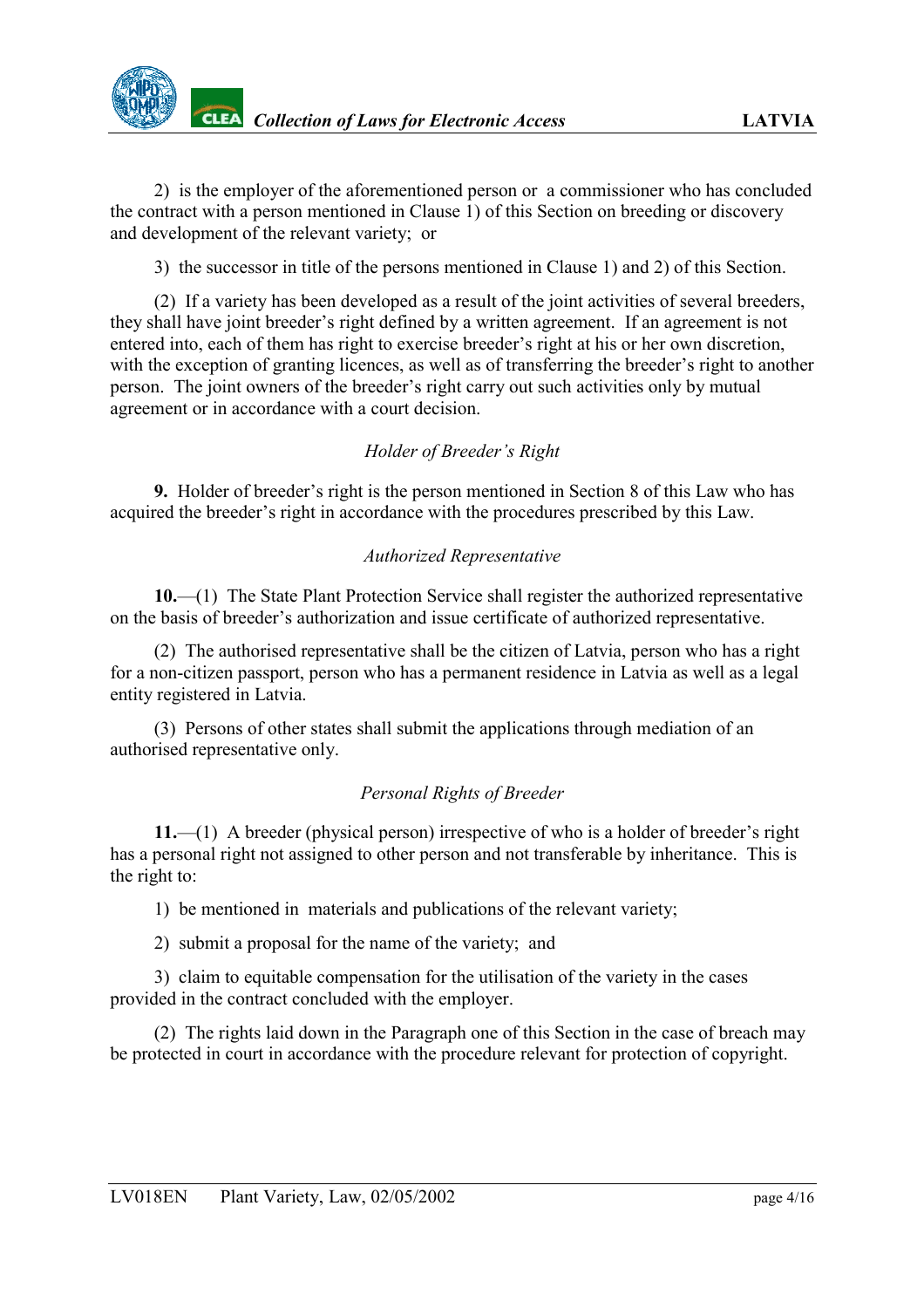

## <span id="page-4-0"></span>*The Tasks of the National Plant Variety Council and the State Plant Protection Service in Respect of Variety Protection*

**12.**—(1) The National Plant Variety Council submit proposals on guidelines of plant breeding and protection of breeder's right to the Ministry of Agriculture and other institutions.

(2) The State Plant Protection Service shall:

1) accept and review applications and other related documents;

2) carry out an expert- examination of the conditions for the granting of the breeder's right;

3) take decisions on approval of variety examination results obtained in other countries according to the criteria approved by the minister of agriculture;

- 4) organise the examination of varieties;
- 5) take decision on the granting, cancellation and nullity of the breeder's right;
- 6) issue certificates on the granting of the breeder's right;
- 7) register licences for the transfer of breeder's right;
- 8) maintain the Latvian State Register of Protected Plant Varieties;
- 9) within the limits of its competency co-operate with international organizations; and
- 10) carry out other functions provided by this Law.

#### <span id="page-4-1"></span>*The Latvian State Register of Protected Plant Varieties*

**13.**—(1) The information on applications and protected varieties shall be included in the Latvian State Register of Protected Plant Varieties (hereinafter – the Register);

(2) In respect to applications the following information shall be included in the Register:

1) the number and date of the application registration;

2) the name and address of the breeder or his authorised representative (hereinafter – the applicant) and the authorisation, if the applicant is not the breeder;

- 3) the denomination proposed for the variety;
- 4) the name and address of the breeder;

5) the questionnaire of the variety technical description or the variety description set up carrying out the examination of the variety (hereinafter – the variety description);

6) the date of priority;

7) information on examination of the application.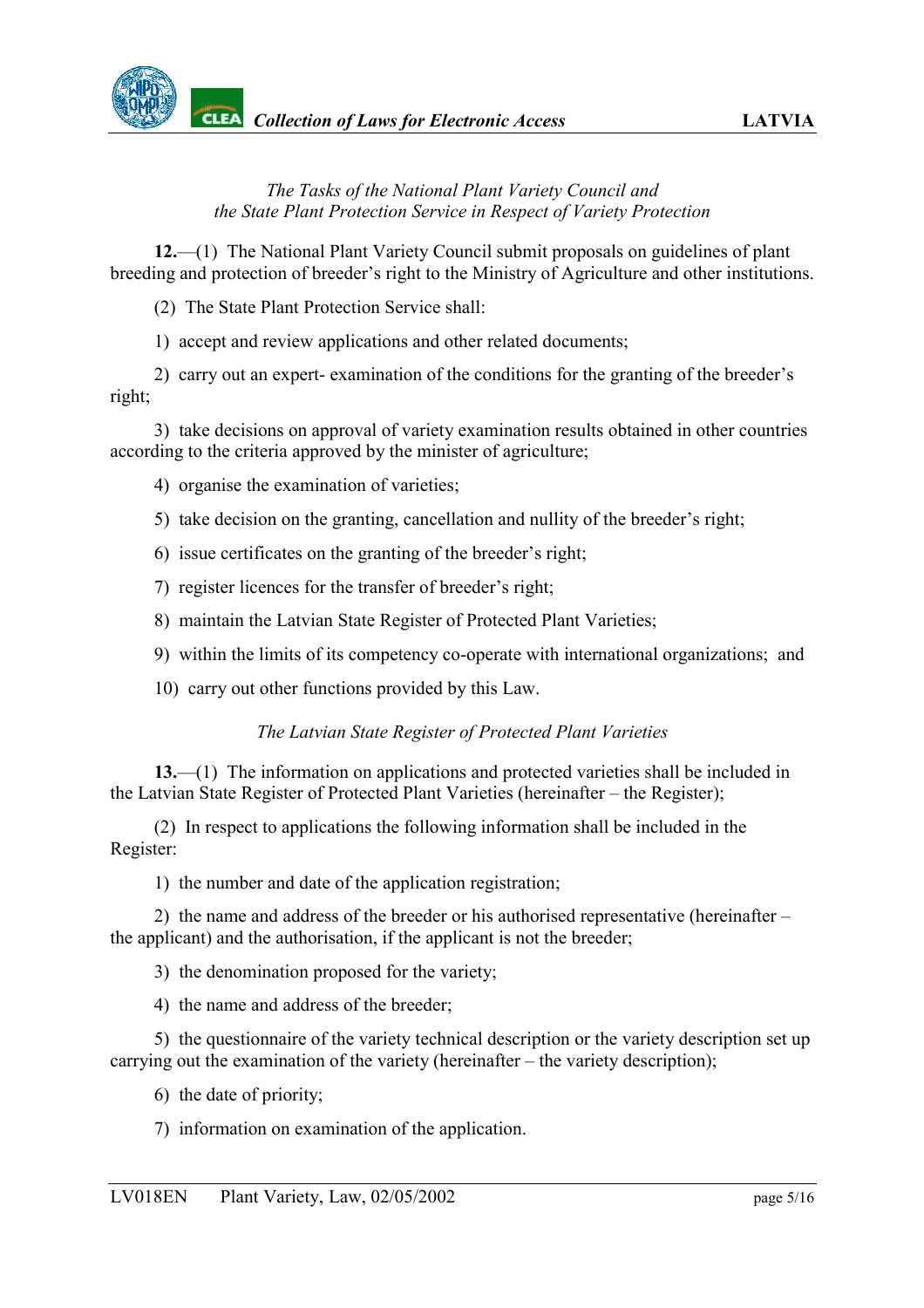

(3) In respect to protected varieties the following information shall be included in the Register:

1) the name and address of the holder of the breeder's right, the breeder, the authorised representative;

- 2) the variety denomination;
- 3) the variety description;

4) a reference to variety components, if such are used for propagation of the variety;

5) the date of the granting of the breeder's right, duration, cancellation and nullity of the breeder's right;

6) information on the issued licences.

(4) The applicant and the holder of the breeder's right shall be responsible for furnishing of the information included in the Register, as well as truthfulness, updating and changes of the said information.

### **Chapter Two Application for Granting of Breeder's Right and its Evaluation**

#### <span id="page-5-0"></span>*Application for Granting of Breeder's Right*

**14.**—(1) The application shall be submitted by the applicant to the State Plant Protection Service. The acceptance and examination procedure of the application is provided by the instruction issued by the minister of agriculture.

(2) The application shall consist of a filled-out application form and the following annexed documents:

- 1) the variety description;
- 2) the common variety description;
- 3) the copy of payment document on submitting application;
- 4) the authorisation, if the applicant is not the breeder;

5) documents referred to in Section 15 of this Law if the convention priority is required;

6) the photocopy of the first certificate on granting of breeder's right if the breeder's right is protected in another states.

(3) The application shall be registered if the technical form of variety description and the application form are submitted with the following information:

1) the name and address of the applicant;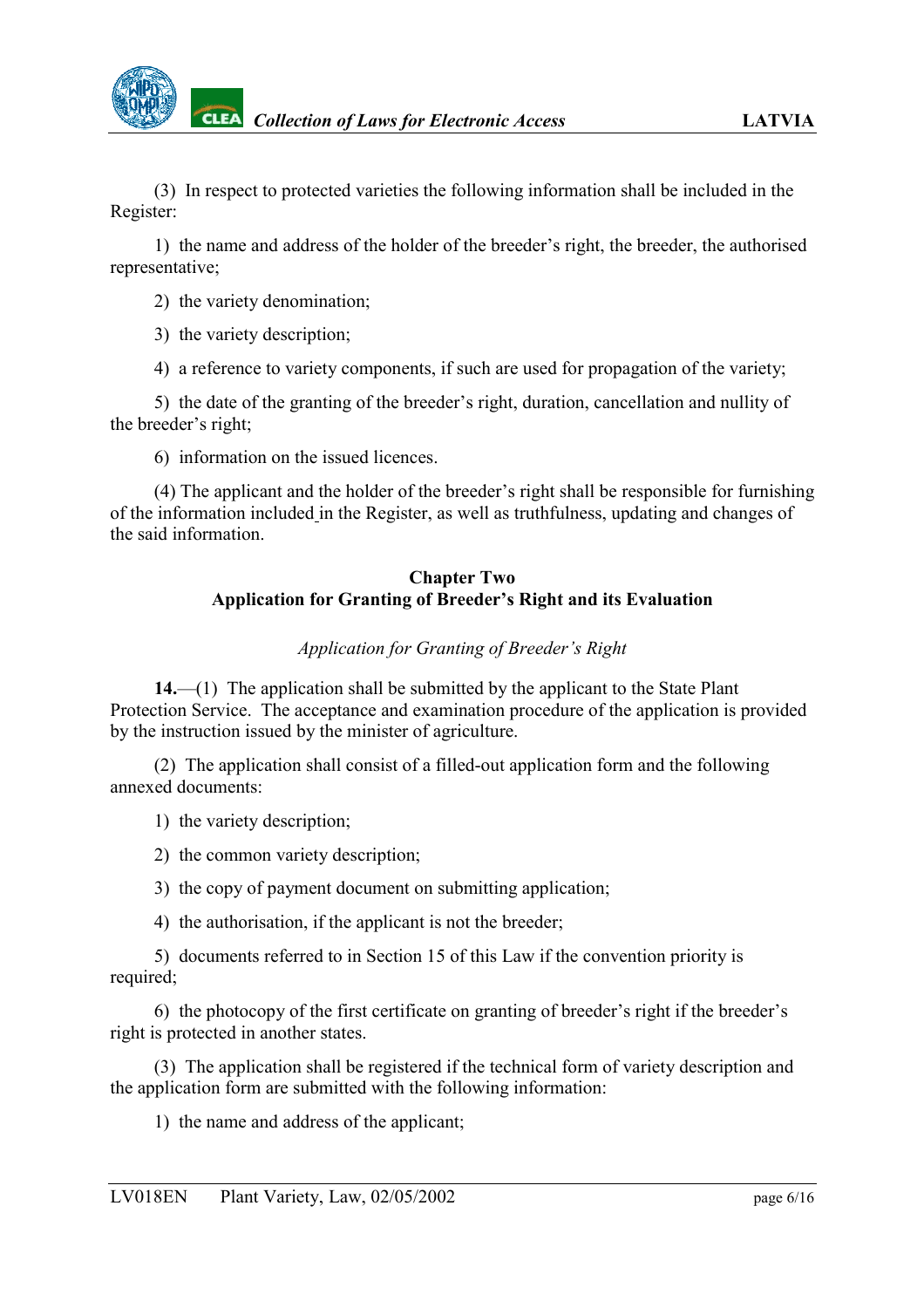2) the name and address of the breeder if the applicant is not the breeder;

3) proposed denomination;

4) the state where the application is registered and the date of registration if the convention priority is required.

(4) An application form shall be filled out in the Latvian language. If the documents annexed to the application are in any foreign language the State Plant Protection Service has a right to require its translation into Latvian.

(5) If the variety is bred using other varieties (components), the applicant has right to require that information on components of the variety is regarded as information of limited accessibility.

(6) After the application registration the variety shall be deemed to be a matter of common knowledge and the temporary protection shall be applicable to it.

### <span id="page-6-0"></span>*Convention Priority*

**15.**—(1) The applicant who submits the application according to a relevant procedure in another member state of the International Union for the Protection of New Varieties of Plants (UPOV) has a right to submit an application regarding the same variety in Latvia within a 12-month period, using the right of priority of the first application. The stated 12-month period shall be counted from date continued after date of submission of the first application.

(2) In order to certify priority, the applicant shall, within a three-month period from the registration of an application to the State Plant Protection Service, submit a photocopy of registered application confirming the priority date.

(3) For three years after the priority date, the applicant has the right to submit to the State Plant Protection Service additional information, documents or materials which are required for the expert-examination of the application and the examination of the variety.

(4) The registration of another application on variety mentioned in the first application, the utilisation of this variety or the publishing of information regarding this variety may not be a reason for the rejection of the second application. The mentioned activities may not serve as basis for the arising of any rights to the variety for a third party.

#### <span id="page-6-1"></span>*Application Examination*

**16.** Within a one-month period from the day of registration of the application, the State Plant Protection Service shall:

1) check whether the applicant is entitled to submit an application and the compliance of the variety with the provisions of Sections 4 of this Law;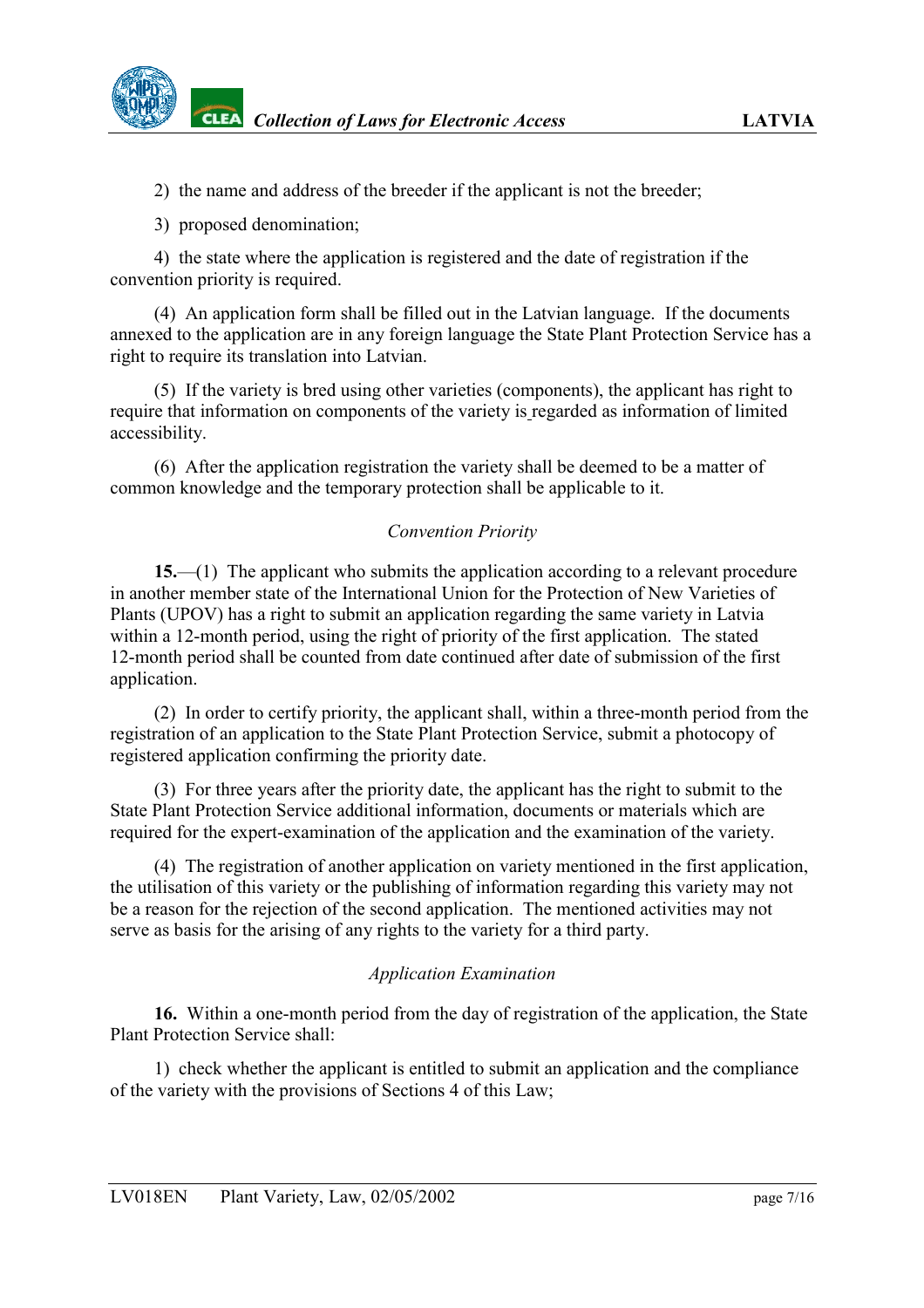

2) inform the applicant in writing on necessity to supplement the registered application with documents mentioned in Section 14, Paragraph two of this Law and to supplement the translations of annexed documents into Latvian as well as the procedure of the variety examination.

(2) If, during the examination of the application it is established by the State Plant Protection Service that variety does not meet the requirements of Paragraph one, Clause 1 of this Section the application shall be rejected, the applicant shall be informed in writing on it.

### <span id="page-7-0"></span>*Submission of Objections*

**17.**—(1) Interested persons have a right to submit the objections to the State Plant Protection Service within three month period after publication of the information on application. Objections may concern novelty, distinctness, uniformity, stability of variety or right to submit an application. Objections shall be submitted in writing accompanied by a documentary motivation.

(2) The applicant shall submit the explanation on objections within two months subsequent to receiving the objections. If the applicant fails to submit the explanation, the application shall be rejected by the State Plant Protection Service.

(3) If objections concern distinctness, uniformity and stability of variety the State Plant Protection Service has a right to require the performance of a repeated examination of variety.

#### <span id="page-7-1"></span>*Examination of a Variety*

**18.**—(1) The State Plant Protection Service shall organise the examination of the distinctness, uniformity and stability of a variety in accordance with instructions approved by the Minister of Agriculture. The variety examination methods of the distinctness, uniformity and stability shall be approved by the Minister of Agriculture.

(2) If the examination of the distinctness, uniformity and stability of a variety for which an application is submitted has been carried out in another state the applicant shall submit the variety description to the State Plant Protection Service.

#### <span id="page-7-2"></span>*Decision on Granting of Breeder's Right*

**19.**—(1) After the examination of a variety has been completed (if such was necessary), the State Plant Protection Service shall send to the applicant the notification concerning the examination results. The applicant has a right to submit objections on examination carried out to the State Plant Protection Service within a two-month period.

(2) The breeder's right shall be granted:

1) if the filled-out application form is submitted and the documents mentioned in Section 14 Paragraph two of this Law are annexed;

2) in accordance with the provisions of Sections 3., 4., 5., 6. and 7. of this Law.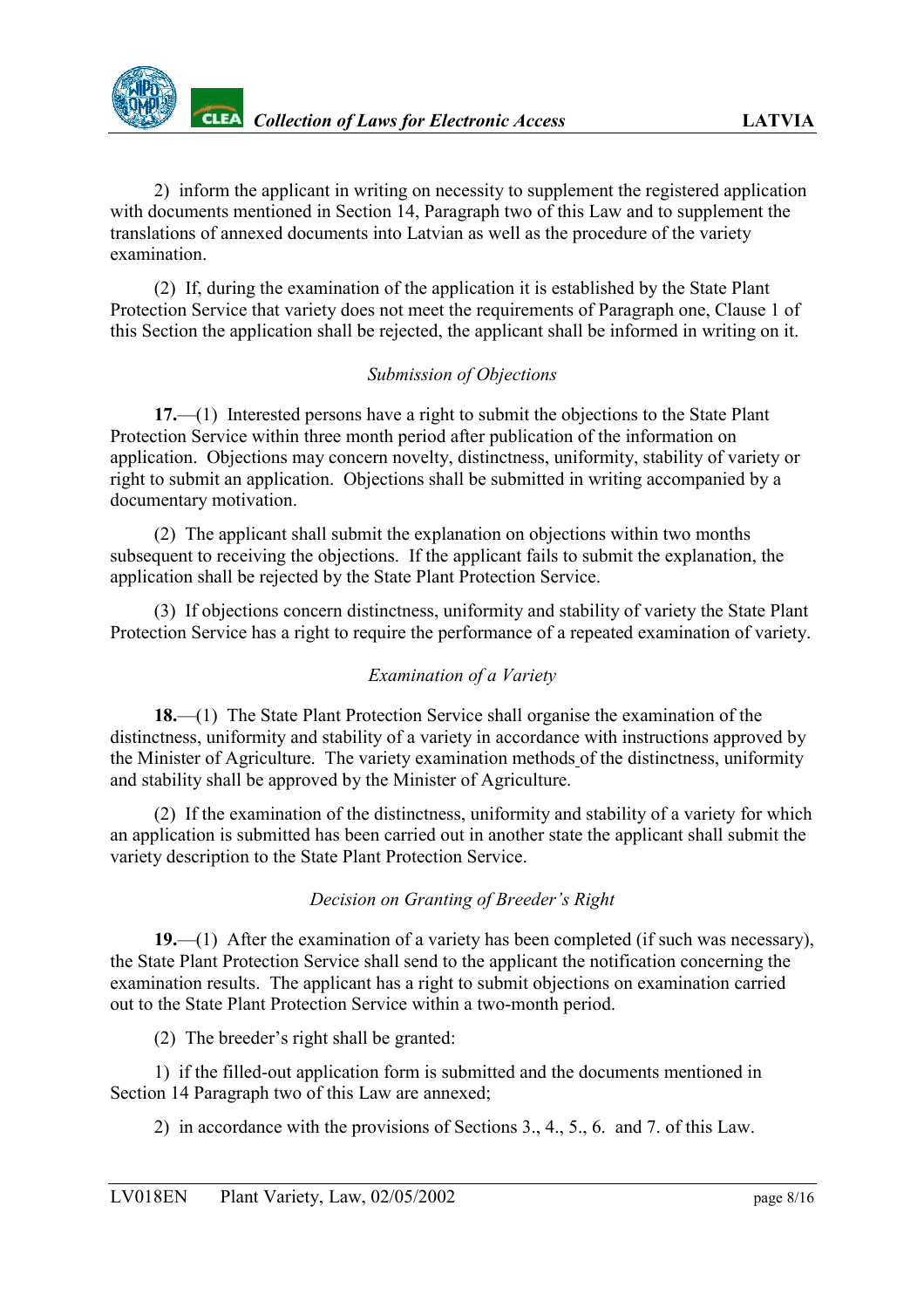(3) The breeder's right shall be granted by the decision of the State Plant Protection Service which takes force on the date of taking the decision. The State Plant Protection Service shall inform the applicant in writing on said decision and issue the certificate on the granting of the breeder's right.

### <span id="page-8-0"></span>*Denomination of Variety and its Registration Procedure*

**20.**—(1) The variety denomination shall be proposed by submitting the application. If the variety is a matter of common knowledge, it shall be proposed with a previously used denomination. If the application is submitted in several states simultaneously the applicant shall use the same denomination of the variety. After granting of the breeder's right and expiration of the variety protection the registered denomination of the variety shall be used.

(2) The variety denomination shall comply with requirements of International Union for the Protection of New Varieties of Plants (UPOV) in respect of the international nomenclature of cultivated plants. The variety denomination may consist of words, combination of words and figures, as well as of figures, if that is the established practice of granting denominations. The denomination must enable the variety to be identifable and clearly distinguishable from the variety denomination of the same or closely related plant species, title of registered company, as well as it shall comply with the language norms.

(3) The State Plant Protection Service shall check whether the proposed denomination complies with the conditions of Paragraphs one and two of this Section. If the proposed denomination:

1) is compliant, it shall be published. Interested persons have a right to submit objections to the proposed denomination of a variety to the State Plant Protection Service within a three month period from the date of publication. The State Plant Protection Service shall inform the applicant on objections received and conformity of the denomination of a variety with conditions of this Law;

2) is non-compliant, the applicant shall submit the proposal to new denomination of a variety within one month period. If the applicant does not submit the proposal, the application shall be rejected, the applicant shall be informed on it in writing.

(4) The denomination shall be registered at the same time as the breeder's right is granted.

(5) The State Plant Protection Service shall consider the denomination of a variety as unappropriate, if:

1) it is established that the variety denomination registered does not comply with the conditions of Paragraphs one and two of this Section;

2) a written request of the holder of the breeder's right is received;

3) the relevant decision of higher institution or Court is received.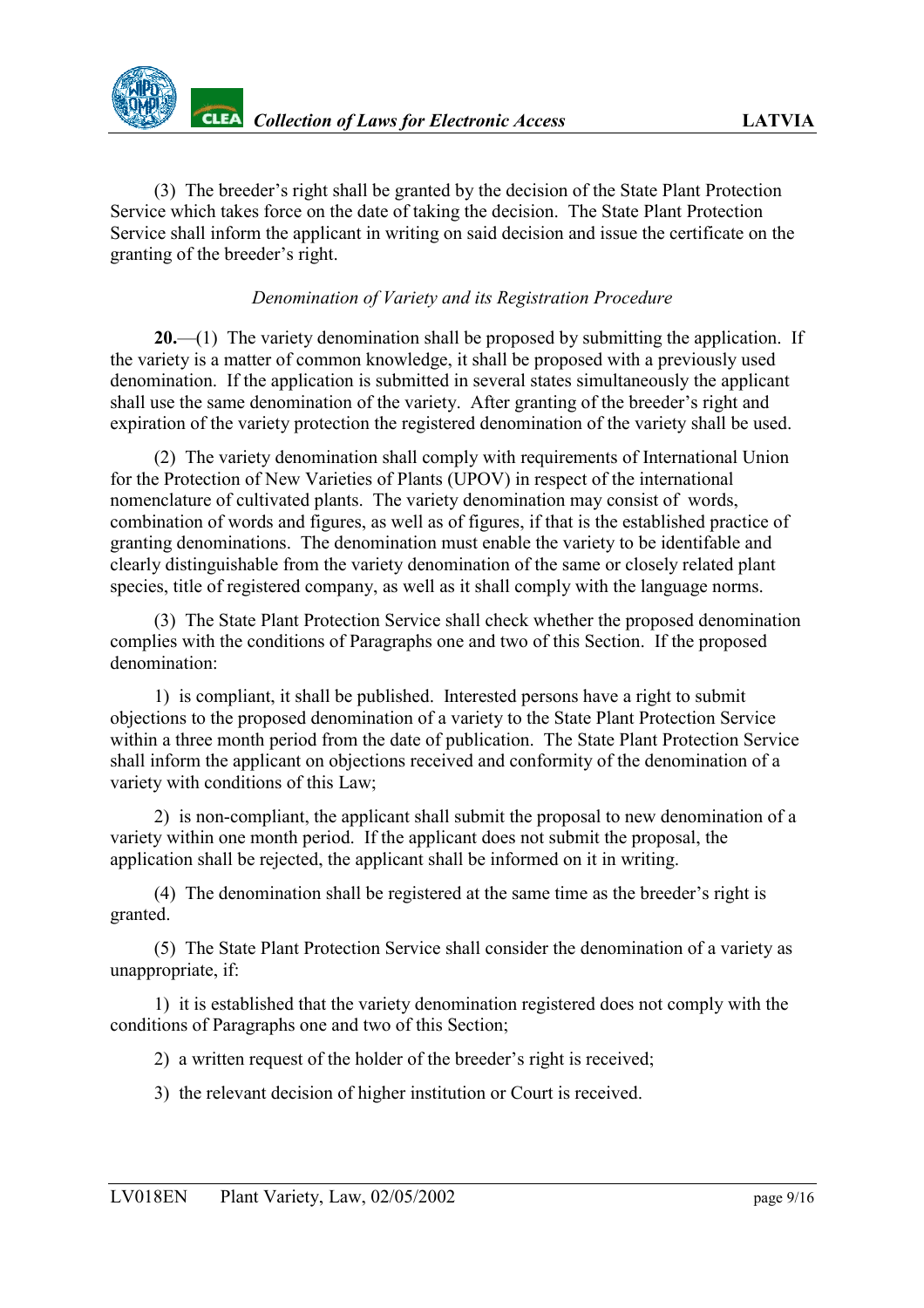(6) The variety denomination considered as unappropriate shall be cancelled and the new denomination is registered.

#### <span id="page-9-0"></span>*Publications*

**21.** The State Plant Protection Service shall publish in the newspaper "Latvijas Vēstnesis" the following information:

1) the registered and rejected applications;

2) the proposed denominations of variety and changes in denominations of varieties protected;

3) the granting, cancellation or nullity of the breeder's right;

4) changes of the breeders, the holder of the breeder's right or authorised representative;

5) other notifications related to this Law.

#### <span id="page-9-1"></span>*The State Fee*

**22.** The state fee on the protection of the breeder's right in accordance with the procedure and amount set by the Cabinet shall be paid by the holder of the breeder's right or authorised representative.

#### **Chapter Three Breeder's Right**

#### <span id="page-9-2"></span>*Scope of the Breeder's Right*

**23.**—(1) No other person may turn a variety into a source of income without the permission (the license contract) of the holder of the breeder's right. In compliance with the conditions of Section 24 of this Law, the permission of the holder of the breeder's right is required for the performance of the following activities with the propagating material of protected varieties:

- 1) production and propagation;
- 2) processing in conformity with the sowing requirements to multiply the variety;
- 3) offering for sale;
- 4) sales or other types of marketing;
- 5) export and import;
- 6) stocking for the purposes referred to in Clauses 1, 2, 3, 4 and 5.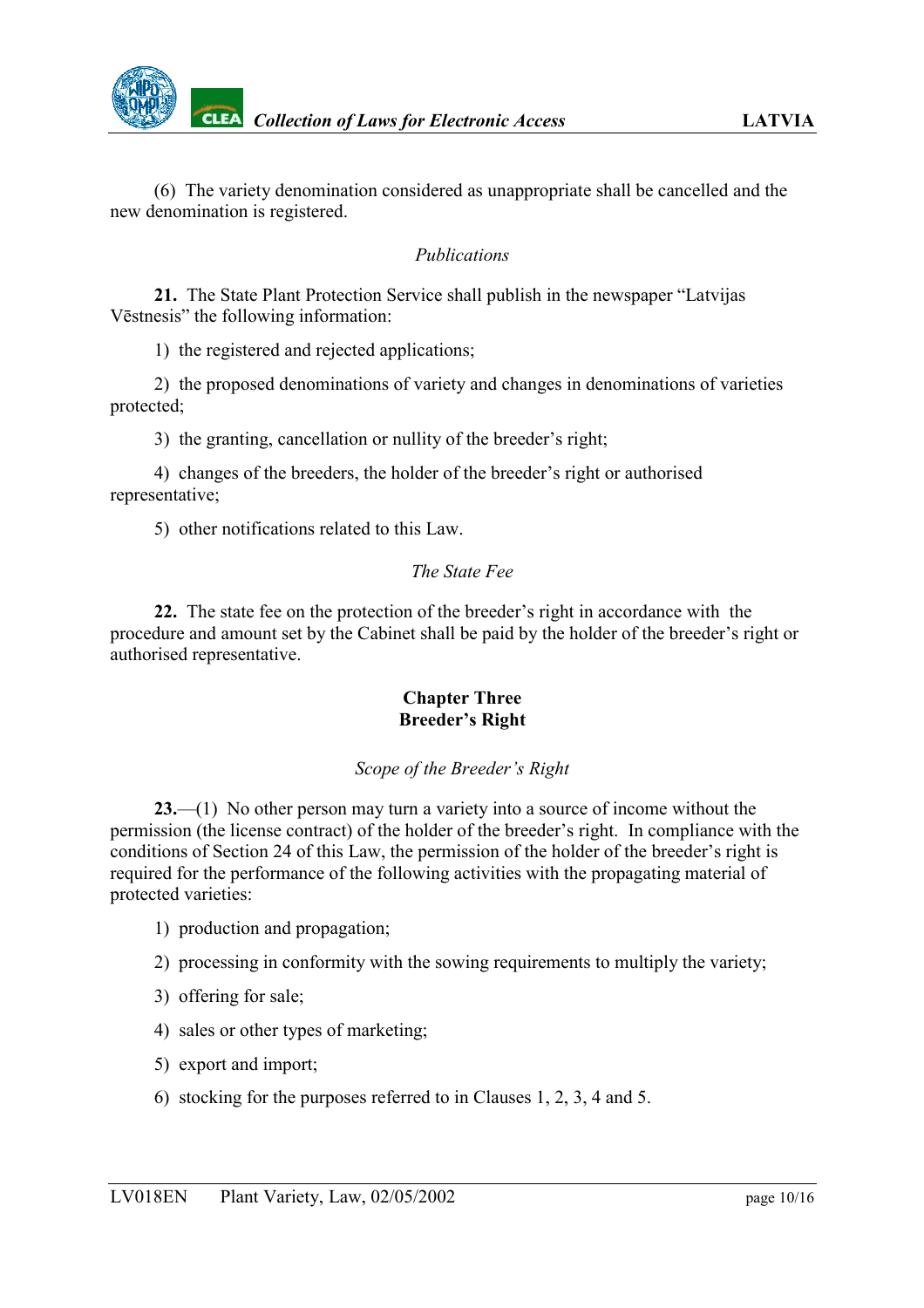(2) In compliance with the conditions of Section 24 of this Law, for the activities referred to in Paragraph one, Clauses 1, 2, 3, 4, 5 and 6 of this Section with the harvested product (including entire plant and parts of the plant) obtained through the unauthorised use of the propagating material of the protected variety, the permission from the holder of the breeder's right is required unless they have had an opportunity to exercise their right in relation to the propagating material of said variety.

(3) The provisions of Paragraphs one and two of this Section shall also apply to the following plant variety:

1) which is essentially derived from a protected variety if this protected variety is not itself an essentially derived variety;

2) which, complying with the provisions of Section 5 of this Law, is not clearly distinguishable from the protected variety; and

3) the production of which requires the repeated use of the protected variety.

(4) The variety referred to in Paragraph three, Clause 1 of this Section shall be deemed to be essentially derived from another (initial) variety, if it:

1) is predominantly derived from the initial variety, or from a variety that is itself predominantly derived from the initial variety, while retaining the essential characteristics that result from the genotype or combination of genotypes of the initial variety;

2) is clearly distinguishable from the initial variety; and

3) conforms to the essential characteristics of the initial variety that result from the genotype or combination of genotypes of the initial variety, except for the differences that have arisen from the act of derivation.

(5) A variety may essentially be obtained by selecting natural or induced mutants or somaclonal variants, or individuals that differ from the initial variety, as well as by utilising backcrossing or transformation by genetic engineering or other methods.

# <span id="page-10-0"></span>*Restrictions of Breeder's Right*

**24.** Agricultural producers shall pay remuneration to the holder of the breeder's right according to mutual agreement on the propagation of harvested product obtained from a protected variety they have sown themselves, but the remuneration shall not exceed 50% from the remuneration for licensed propagating material of the same variety in the same area.

#### <span id="page-10-1"></span>*Exceptions to the Breeder's Right*

**25.** Breeder's right shall not concern the following activities:

- 1) which have been carried out privately and for non-commercial purposes;
- 2) which have been carried out for experimental purposes; or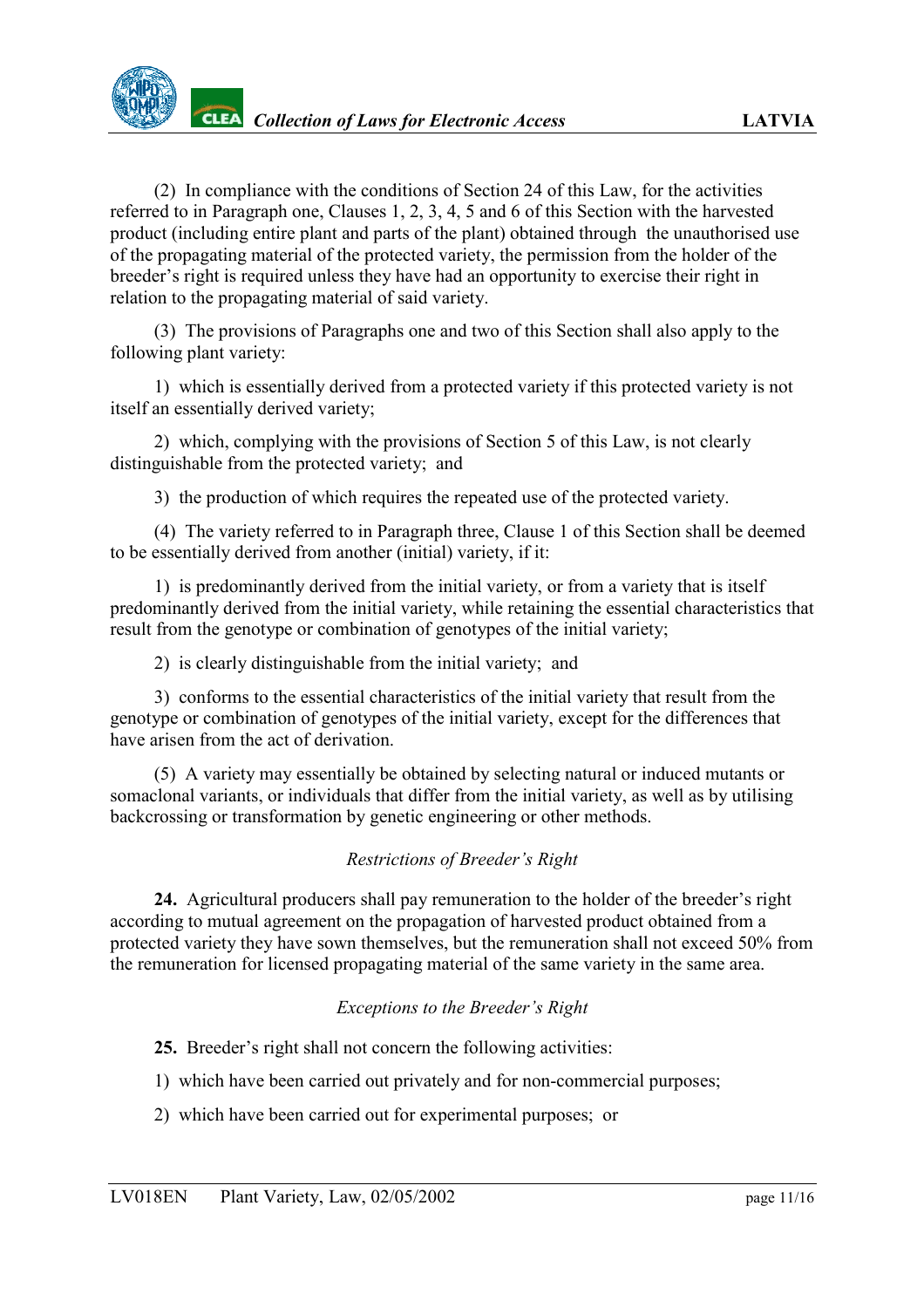3) the purpose of which is the breeding of new varieties, except in cases when the provisions of Section 23, Paragraph three of this Law apply in respect of such activities with varieties which have been referred to in Paragraph one and two of Section 23 of this Law;

4) with propagating material, harvested product (including entire plants and parts of plants) and any material obtained from harvested product of the protected variety or varieties referred to in Section 23, Paragraph three of this Law, if this material or varieties have been sold or otherwise released for circulation by the breeder (or with his consent) unless any of the following activities are carried out:

*(a)* further propagation of the protected variety; or

*(b)* export of propagating material, harvested product (including entire plants and parts of plants) and any material obtained from harvested product of the protected variety, which enables the propagation of the variety in a state which does not protect varieties of the genus or species to which the said variety belongs, except in instances when the exported material is intended for final consumption purposes.

# <span id="page-11-0"></span>*Term of Validity of Breeder's Rights*

**26.**—(1) Breeder' s rights shall be acquired on the day when a decision on the granting of the breeder's rights is taken and shall be in effect until the end of the twenty-fifth calendar year, or, in the case of vine and tree species, until the end of the thirtieth calendar year since the year of granting the right.

(2) Upon the receiving of the justified application from the holder of the breeder's right the State Plant Protection Service has a right extend the term referred to in Paragraph one of this Section by another five years.

# <span id="page-11-1"></span>*Transferring of Breeder's Right*

**27.**—(1) The holder of the breeder's right has a right to transfer the breeder's right granted:

1) completely – to the transferree of breeder's right;

2) partly – with an authorisation or the license contract according to conditions of Section 28 of this Law.

(2) The breeder's right shall transfer in writing and it takes force from the date of registration in the State Plant Protection Service.

# <span id="page-11-2"></span>*License Contract*

**28.**—(1) Holder of the breeder's right has a right to transfer his or her right to use the protected variety as a source of income to another person on the basis of the mutual agreement by issuing a non-exclusive licence or an exclusive licence, or by announcing a free right of use.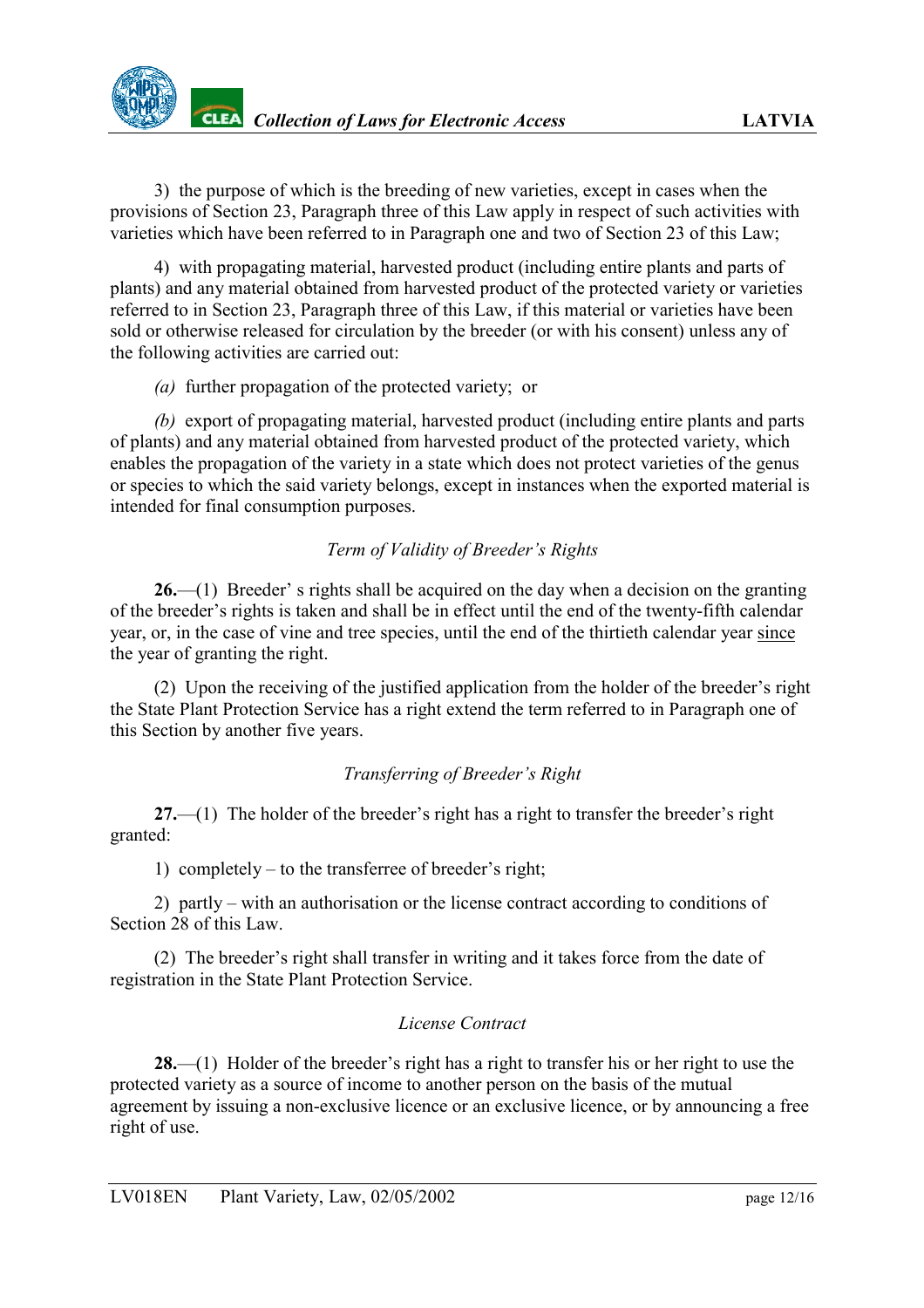(2) A licence (also, a compulsory licence) contract and the change in a holder of a licence shall be registered in the State Plant Protection Service, by making an entry in the Register. An unregistered licence contract shall not be in effect. If the validity of the licence is terminated, the relevant entry in the Register shall be made.

## <span id="page-12-0"></span>*A Non-Exclusive Licence*

**29.** When issuing a non-exclusive licence, that is, when granting the right to use a variety to a holder of the license (a licensee), the issuer of the license (a licenser) shall retain the right to grant a licence for the same variety to third party. The licensee has no right to transfer his or her right to another person unless such agreement is provided for by the licence.

#### <span id="page-12-1"></span>*An Exclusive Licence*

**30.** A licensee shall acquire the exclusive right to use a variety in accordance with the conditions provided by the license contract. The licenser shall retain the right to use the variety to the extent provided for by the contract.

### <span id="page-12-2"></span>*Licence of Free Right of Use*

**31.**—(1) Holder of the breeder's right agreed with the State Plant Protection Service has right to publish a notice that any person is entitled to use the variety for a relevant fee, from the day the holder of the breeder's right have been notified thereof in writing and the licence contract has been registered in the State Plant Protection Service.

(2) If the licence of free right of use is announced, the fee for the protection of a variety shall be reduced by 50 per cent as of 1 January of the following year.

(3) In accordance with an application from the holder of the breeder's right and with the consent of all holders of free right of use, the State Plant Protection Service has a right to cancel the action of free right of use.

#### <span id="page-12-3"></span>*Compulsory Licence*

**32.**—(1) If the market is not provided with the propagating material of the protected variety which is significant for the interests of the State economy or the public, any person who intends to produce and sell such a variety in Latvia, has a right to submit to Court a claim for the granting of a compulsory licence. The compulsory licence shall also include the right to receive the propagating material from the holder of the breeder's right.

(2) A compulsory licence shall be issued on the basis of a court adjudication by the State Plant Protection Service and make a relevant entry in the Register. The court shall also determine the extent of the variety use and other licensing conditions. Fee on the use of the variety shall be the same as for issuing the non-exclusive licence for relevant species.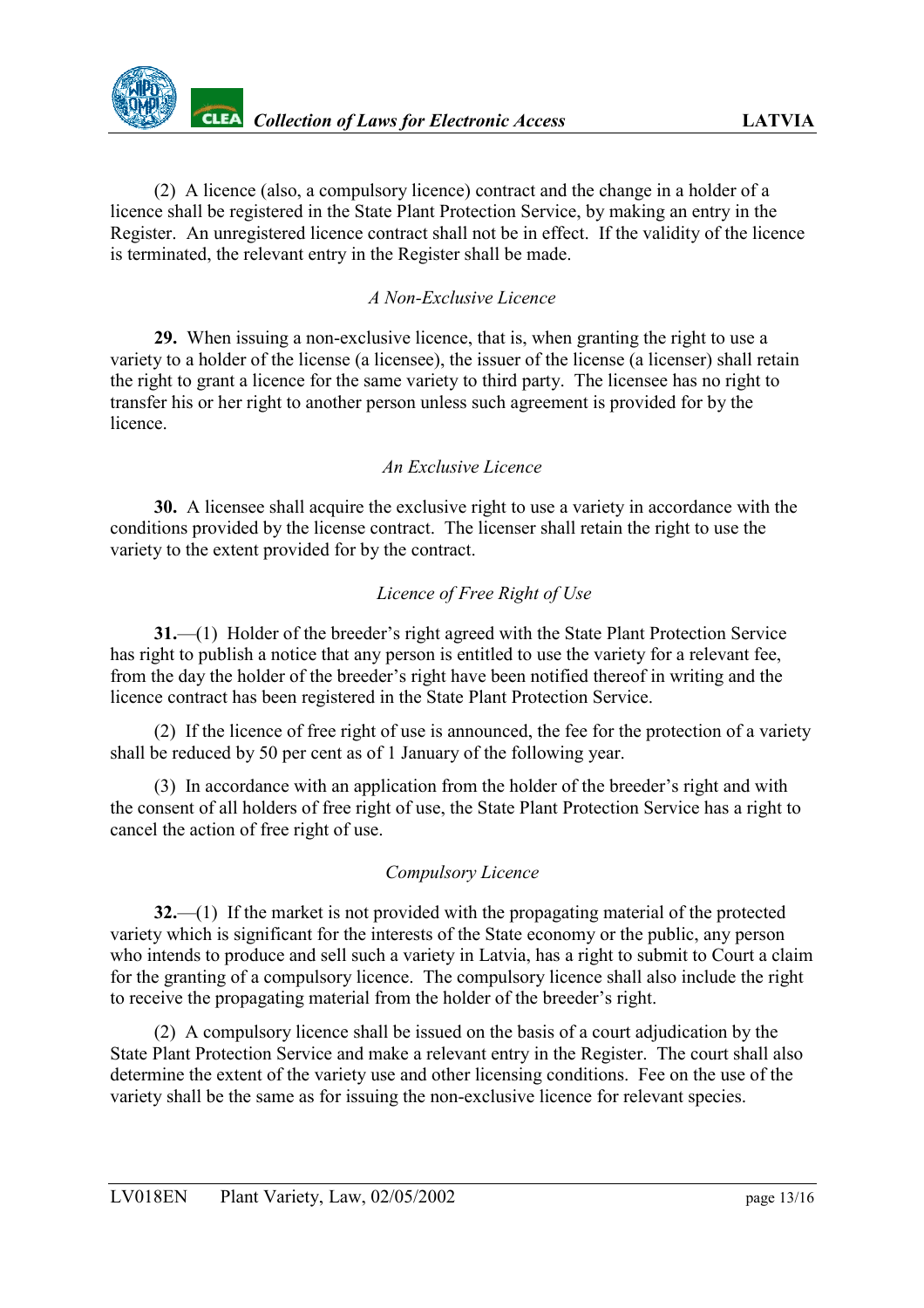Depending on the circumstances of the case the Court may cancel the compulsory licence or determine a new licensing conditions.

# <span id="page-13-0"></span>*Certification or Assessment of Compliance of Propagating Material*

**33.** The certification or assessment of compliance of propagating material of protected varieties shall be carried out if the producer or the processor of the propagating material is a holder of the breeder's right or has been issued a licence registered with the State Plant Protection Service.

# <span id="page-13-1"></span>*Examination of a Variety During its Period of Protection*

**34.**—(1) The State Plant Protection Service has right to require for examination of uniformity and stability of a variety during its period of protection the propagating material, documentation and other information necessary for carrying out the examination to the holder of the breeder's right.

(2) The State Plant Protection Service has right to check the maintenance of the variety during the period of its protection. The maintenance of the variety shall be carried out by the holder of the breeder's right.

#### <span id="page-13-2"></span>*Release of Information on Use of the Protected Variety*

**35.** Upon request of a holder of' the breeder's right, agricultural producers, seed processors and other service providers as well as the State Plant Protection Service shall provide him or her with the necessary information concerning the production, propagation, processing and sale of propagating material of protected varieties.

#### **Chapter Four Cancellation and Nullity of Breeder's Right**

#### <span id="page-13-3"></span>*Cancellation of Breeder's Right*

**36.**—(1) The breeder's right shall be cancelled if any of the following conditions has been established:

1) the holder of the breeder's right has not paid the state fee according to Section 22 of this Law;

2) the holder of the breeder's right does not provide with the propagating material, documents or other materials required for verifying the maintenance of the variety;

3) provisions of Sections 6 or 7 of this Law are no longer complied with;

4) the holder of the breeder's right himself or herself provides notification in writing that he or she renounces the breeder's right;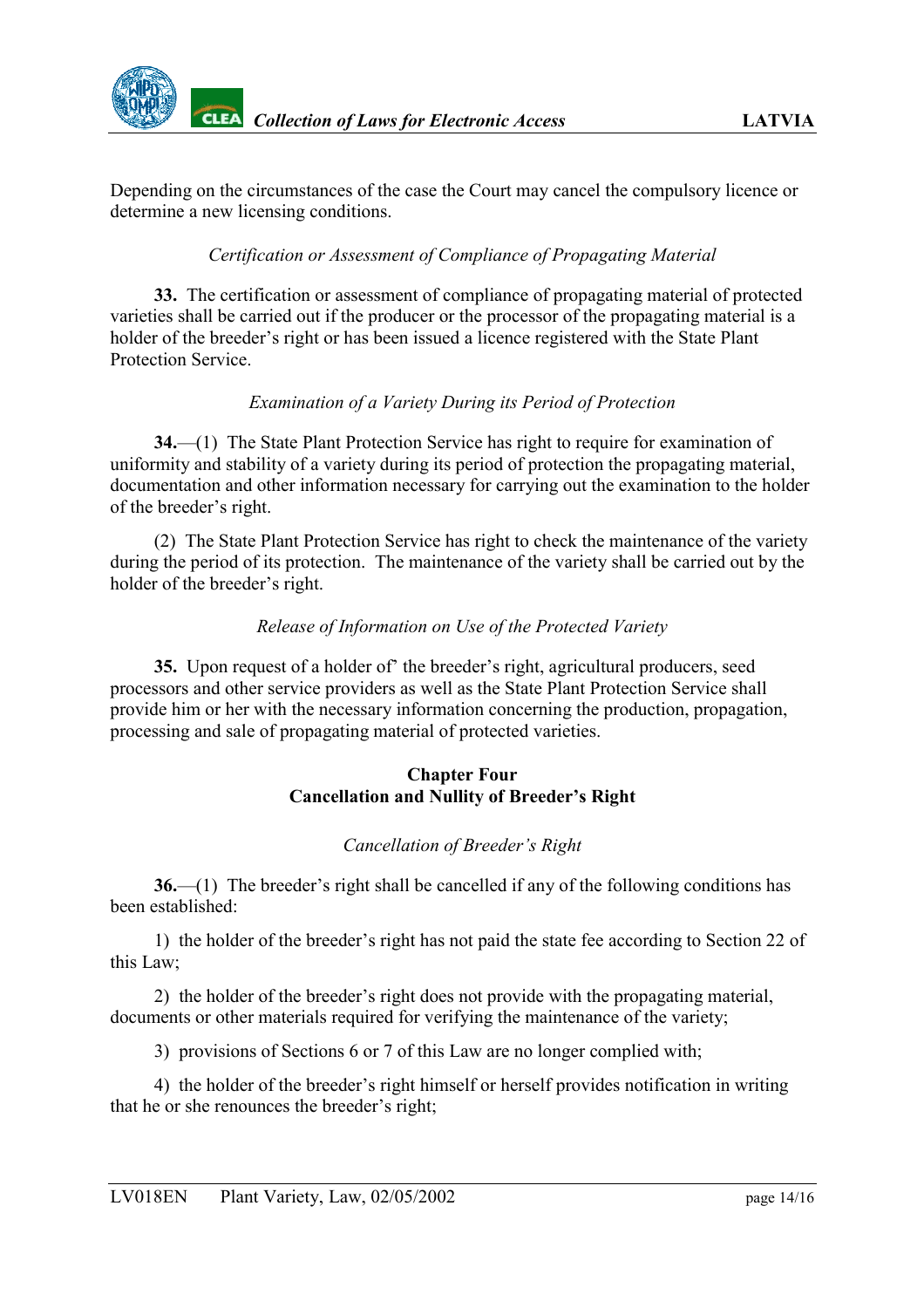5) the denomination of a variety is considered as unappropriate by the State Plant Protection Service and the holder of the breeder's right has not proposed a new denomination complying with the provisions of Section 20 of this Law within a three-month period;

(2) If the cancellation of the breeder's right legally grounded the State Plant Protection Service before the decision is taken shall notify the holder of the breeder's right on it indicating the reason of such action, allowing a certain time limit for correction of the conditions referred to under Paragraph one of this Section.

# <span id="page-14-0"></span>*Nullity of the Breeder's Right*

**37.** The breeder's right shall be declared null and void if:

1) the provisions of Sections 4 or 5 of this Law have not been complied with when the decision on the granting of the breeder's right is taken;

2) where the granting of breeder's right has been essentially based on the information and documents provided by the breeder, the provisions of Sections 6 or 7 of this Law were not complied with when the decision on the granting of the breeder's right is taken;

3) the breeder's right has been granted to a person who is not entitled to it.

## **Chapter Five Liability for Violation of the Breeder's Right**

<span id="page-14-1"></span>*Compensation for Losses Caused as a Result of Infringement of Breeder's Right*

**38.** A person who has infringed the breeder's right shall compensate to the holder of the breeder's right for the utilisation of the variety losses caused as a result of the violation of this Law.

> <span id="page-14-2"></span>*Compensation for Losses Caused in Connection with the Temporary Protection of a Variety*

**39.** If a third party uses the propagating material of a protected variety the provisions of this Law in respect of violation of the rights of a holder of breeder's right shall apply from the day of publication of the application. In such case, losses shall be compensated only for the part, which concerns the remuneration for the utilisation of the variety, unless the holder of the breeder's right has warned the relevant persons of the registration of the application prior to its publication. The losses shall be compensated from the day of receipt of the warning, however, not earlier than from the day of submitting the application to the State Plant Protection Service.